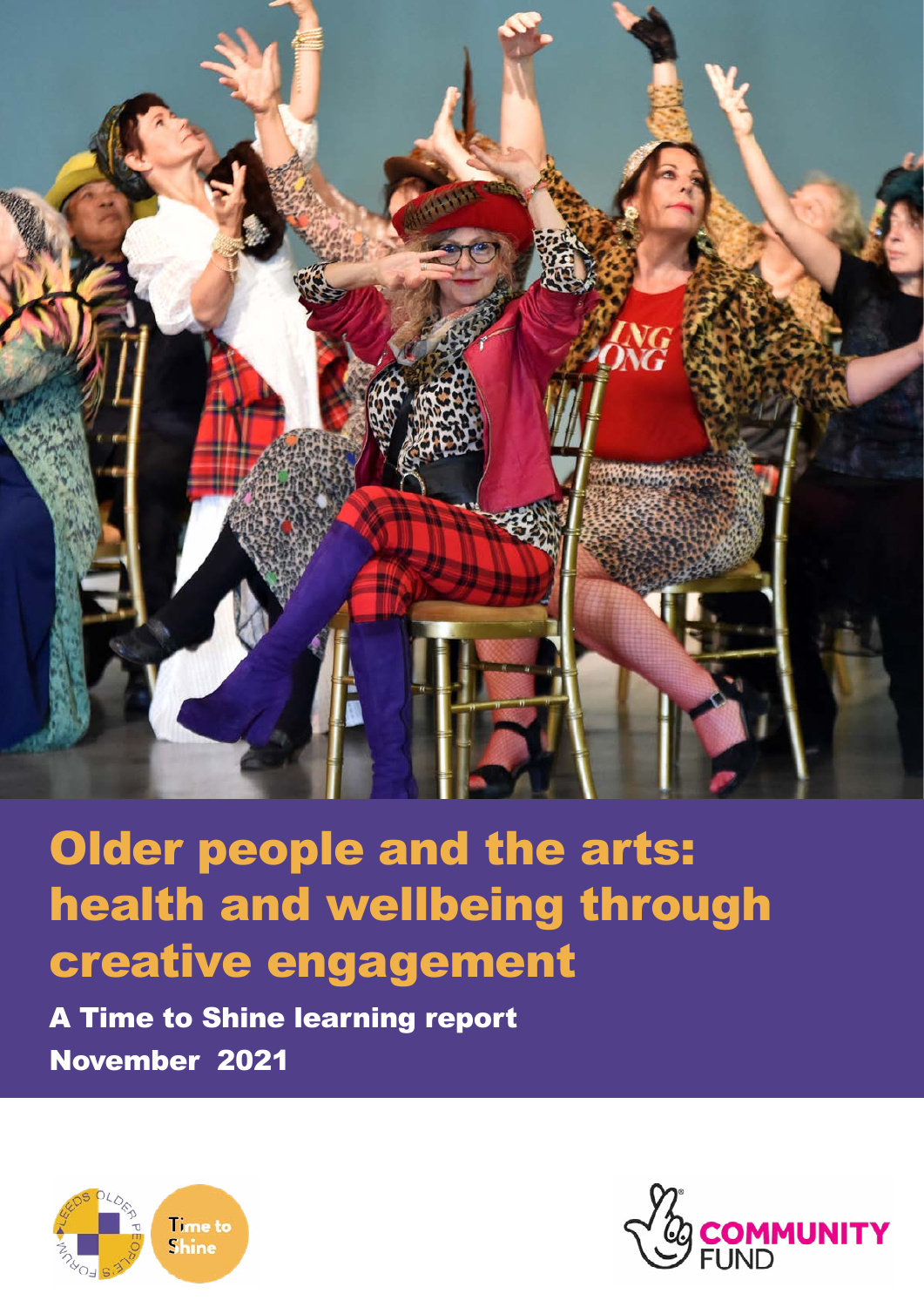### Introduction

The value of arts projects to improve people's lives and benefit their health has been well understood for some time<sup>1</sup>. This report looks at the range of activities used and the ways in which they benefited people. It also offers top tips to help you get the most from creative activities to reduce social isolation and loneliness.

Many Time to Shine delivery partners used arts and other cultural activities as a hook to encourage involvement, or commissioned arts organisations to deliver specific activities. At least 25 of the 105 projects we commissioned between 2015 and 2021 used one or more art forms, including dance, singing, crafts, video and radio programme production. Time to Shine specifically commissioned a 2-year arts project in the first commissioning round, under the theme of 'Cultural activities'.

[Young at Arts](https://yorkshiredance.com/news/looking-back-young-arts/) was delivered by LEAF, (a consortium of arts organisations headed by Yorkshire Dance). The project offered older people across Leeds, including those living in care homes, the opportunity to get involved in a wide range of art forms including dance, poetry, singing, and film-making. For some Time to Shine delivery partners - Yorkshire Dance, Performance Ensemble, Fall into Place Theatre - the arts are their main purpose. For others arts are just a part of what they do. Community groups often use arts-based activity as a hook to attract new members, responding to local people's interests to create peggy-rug making sessions at Health for All or a knitting group at Toast Love Coffee.

# What did Time to Shine projects do?

Arts organisations were part of the co-production process which created Time to Shine and they were keen to be involved in the programme. They identified a wide range of ways in which the arts could be used to reduce social isolation and loneliness. They talked about learning new skills or rediscovering old ones, increasing confidence, telling people's stories, bringing the generations together, helping people to cope with bereavement and providing a sense of purpose, joy and fun. All these factors and more bubbled to the surface, either as part of a formal arts-based project, or as part of a short art-based activity.

The role of arts in improving health & wellbeing<sup>1</sup> divides the arts into four types of arts activities:

- performing arts including making music, dancing and acting
- visual arts, design and crafts such as drawing, clay modelling, photography and sewing
- literature including reading, creative writing, and other literary activities
- culture including going to museums, galleries, exhibitions, concerts, the theatre, community events, and cultural festivals

Time to Shine delivery partners worked across the range of these activities.



With so many projects using the arts as a hook we cannot report on all activities. Instead, this report aims to focus on learning about using the arts as a way to improve health and reduce loneliness.

 $1$  Evidence Summary for Policy - The role of arts in improving health & wellbeing Report to the Department for Digital, Culture, Media & Sport April 2020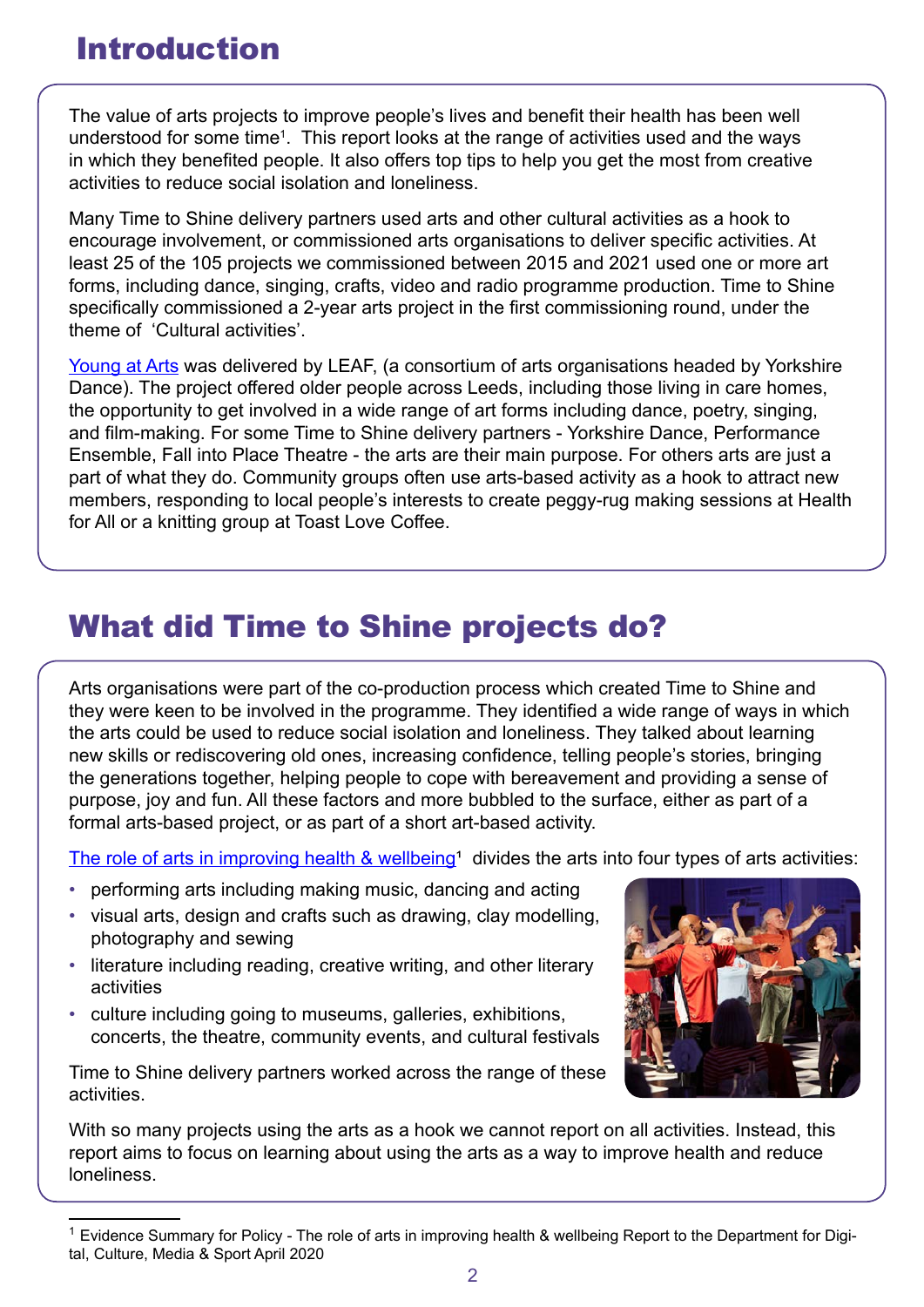### Performing arts

As the sphere with the most obvious connection to improving older people's health and wellbeing, generally involving both physical activity and working in groups, there was a range of projects which incorporated dance, performance and singing. Others used video story-telling and radio broadcast as their medium.

- **[D Dance](https://www.ddancetheatre.co.uk/) brought Bollywood dancing to a rural, predominantly White suburb in South Leeds.** They used the novelty of the activity (for the area) and the input of a professional dancer to draw people in, and deliberately nurtured the social aspects to help create friendships and support across the group. Prior to Covid-19 the group planned to become self-funding, with contributions to room hire, tuition and refreshments paid by those taking part.
- [Ascendance](https://ascendance.org.uk/) is a charitable dance company which ran specialist workshops as part of Time to Shine, specifically to support people with movement disorders. They ran classes where people were able to benefit from the physical effects of the dance, and which were carefully constructed to offer opportunities for people to form friendships and provide each other with peer support.
- [Lychee Red](https://www.facebook.com/LeedsLycheeRed/) enabled older Chinese residents of Leeds to get together. Part of the project saw members coming together to sing as a choir. There was a lot of nostalgia for this singing and the group also enjoyed the chance to perform together at other older people's events. Singing together, all wearing their red choir t-shirts, really solidified the group. They also gained a lot of pleasure from being able to share aspects of their culture with other older people in Leeds.
- Fever Dosti, a [Radio Asian Fever](https://www.radioasianfever.com/) project, trained 26 older people to produce and run community radio programmes aimed at the older community. It was an important part of Radio Asian Fever's desire to engage all parts of their community so it could serve the widest cross section of the South Asian communities in Leeds. They saw age being no barrier for those who wanted to engage in cultural activity and the project gave people skills and confidence.

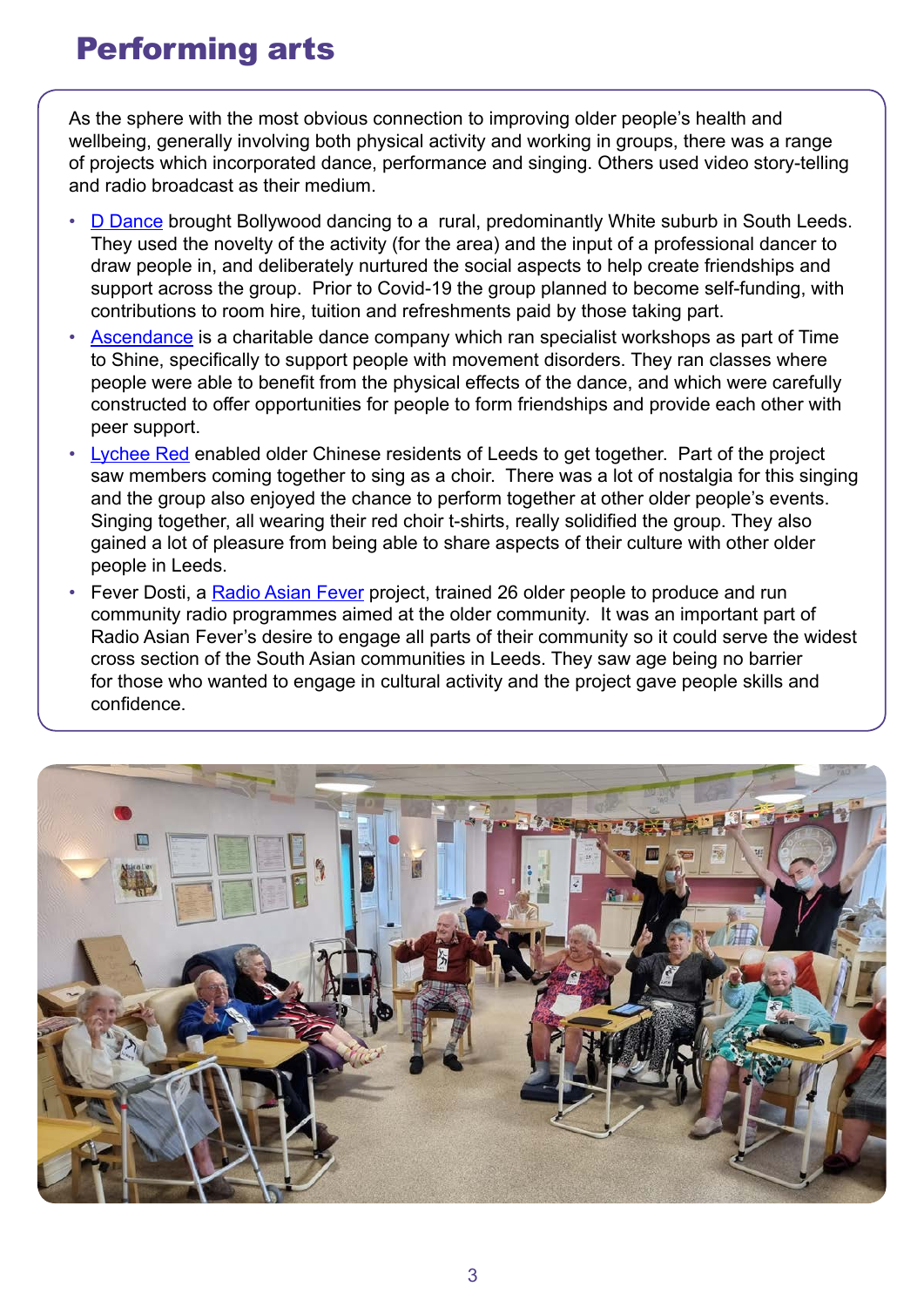# Visual arts

Visual media and arts and crafts were perhaps less well represented than performance as stand alone projects. Within Time to Shine projects they featured more often as a hook to increase engagement than a freestanding artistic programme.

• Toast Love Coffee, a pay as you feel community cafe, commented that any creative activity was a good way to attract new users but could be hard work **"Anything with a creative, celebratory theme has worked very well and fulfilled a real gap in our community. Usually to go to a non alcoholic or family friendly event you have to go out of the area, which many cannot afford to do."** They went on to offer a range of creative activities as their volunteers offered to share skills



- » a volunteer aged 86 ran an intergenerational Knit and Natter group each week
- » photography classes by an older volunteer happened on walks with editing sessions in the cafe afterwards
- » other groups used the space as a venue for classes like poetry writing
- The Great Outdoors Project at [TCV Hollybush](https://www.tcv.org.uk/hollybush/about/) planned to involve older people in environmental activity, gardening and conservation work. Through experience they found that the opportunity to do creative woodwork (building out of recycled timber), whittling sticks, and willow weaving were all popular hooks for those who were not yet quite sure about getting involved in outdoor activities.

#### **Literature**

This was the art form used least by Time to Shine's delivery partners, perhaps reflecting the fact it doesn't always lend itself as easily to group work designed to reduce social isolation. However, three creative projects used writing effectively. Postcard Cafe from the [LS14 Trust](http://www.ls14trust.org/) used [Postcrossing](https://www.postcrossing.com/) to help members send and receive postcards and improve their digital skills. [Fall Into Place Theatre's](https://fallintoplace.co.uk/organisations/care-homes/) Pens to Pals project facilitated the exchange of letters between schools and local care homes. Both use the idea of sharing a story through a letter or postcard to link someone to another individual. [Words for Wellbeing](http://wordsforwellbeing.com/) ran poetry reading groups in a range of venues, and were able to train volunteers who have continued the process. Poems encouraged reminiscence and conversations within diverse groups.

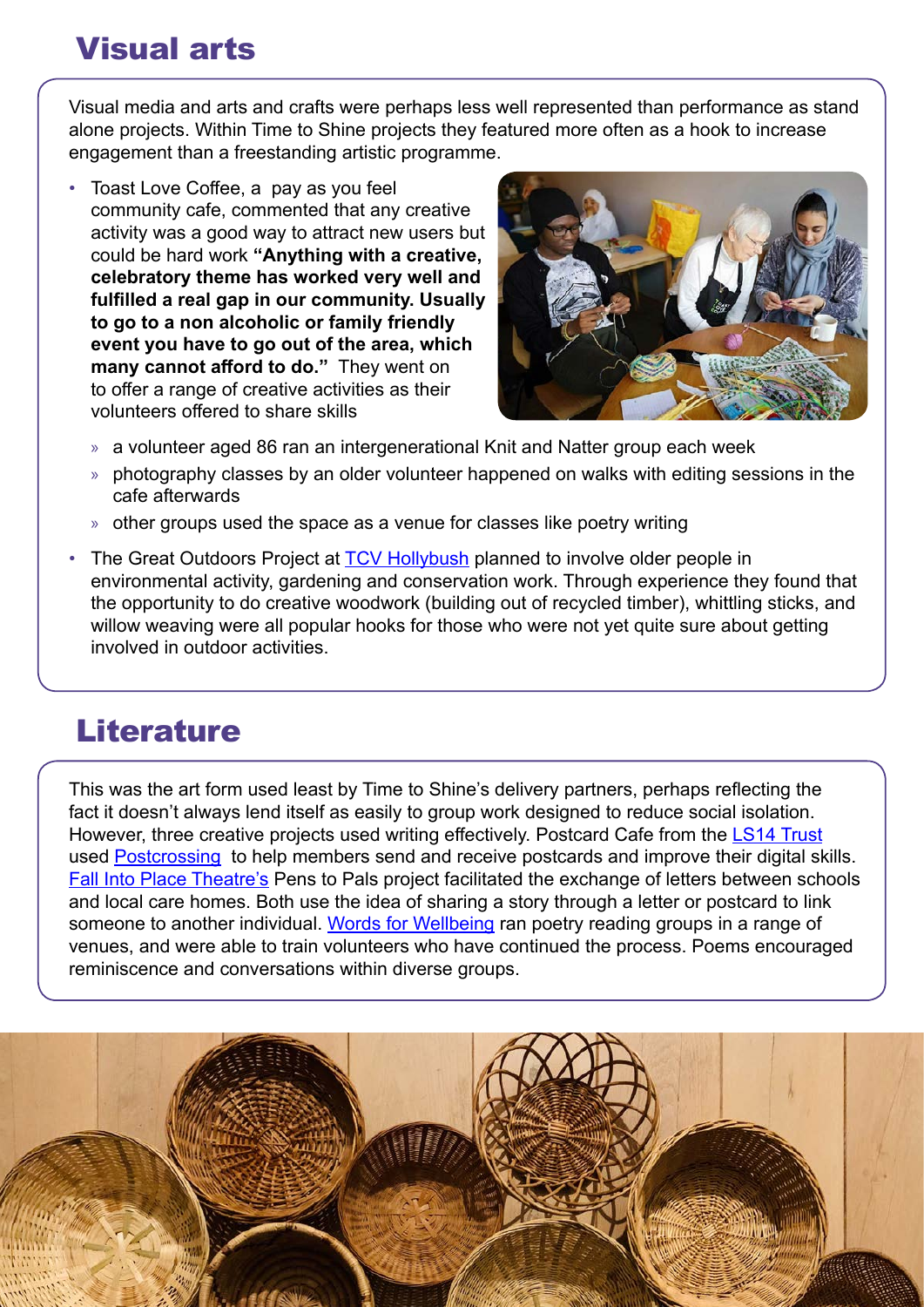## **Culture**

A number of projects found cultural activity was very much appreciated for the culture or for the company. As one participant commented "Sometimes it's boring going to the museums but I go for the social side. It's the social gathering that is important."

[Little London Arts](https://www.littlelondonarts.org.uk/) organised trips for older people who lived in a deprived urban area close to the city centre. They enabled people to visit places which would be hard to get to under their own steam (by public transport or car), and often organised educational opportunities like guided tours. When the project asked people what they valued the most they did say they enjoyed the social activity, but also the chance to spread their wings: *"visiting places I have never been before"; "going to places I would find difficult to get to and meeting new people", and "going to places you wouldn't necessarily go to or know about."* Some people clearly enjoyed the challenge and stimulus of the unfamiliar in the company of others.

South and East Leeds Friends at [Leeds Mind](https://www.leedsmind.org.uk/) set up an activity group as part of their project, where mostly younger older adults visited the central library, museum, art galleries and other cultural spaces. For these adults recovering from mental ill health, group visits were a good hook which boosted confidence in getting out and about, and because they were spaces that were free to visit people felt able to revisit independently.

Cara at [Leeds Irish Health and Homes](https://www.lihh.org/), working with older people from the Irish diaspora, found that film and music reflecting that culture were very popular, and provoked a great deal of pleasure, discussion and reminiscence. They set up an Irish film club, and as they talked to participants they began to pull together the story of the Irish in Leeds - moving from passive consumption of culture to story gathering. This investigation of their stories enabled the organisation to understand more about the experiences of some of their members as they grew older in Leeds.

## The Arts and older adults with learning disabilities

As more adults with learning disabilities are living to an older age two different organisations, who generally engage young people or working age adults with learning disabilities in arts projects, were interested in doing work with older adults. They both have a business model that needs activities to be funded by participants using private funds or personal budgets. They used the Time to Shine funding to undertake some 'market testing'.

[Purple Patch Arts](https://purplepatcharts.org/) undertook work in different areas of the city to see if they could engage sufficient older adults to run a series of art-based classes. [Pyramid](https://pyramid.org.uk/) co-produced their activities with adults with learning disabilities, some of whom were nonverbal, to ensure the art based projects they were offering did properly reflect people's choices around arts participation.

Both organisations identified funding constraints in their work with older adults which meant the projects were not viable in the longer term. A large proportion of older adults with a learning disability have no formal diagnosis. Without that diagnosis they have no personal budget (used to pay for activities and the support they need to attend), and were unable to pay for the activities. The conclusion was that older people with learning disabilities who don't have a formal diagnosis are as excluded from engagement in the arts as they are from other things. It turns out choice has more to do with financial constraints than lack of interest.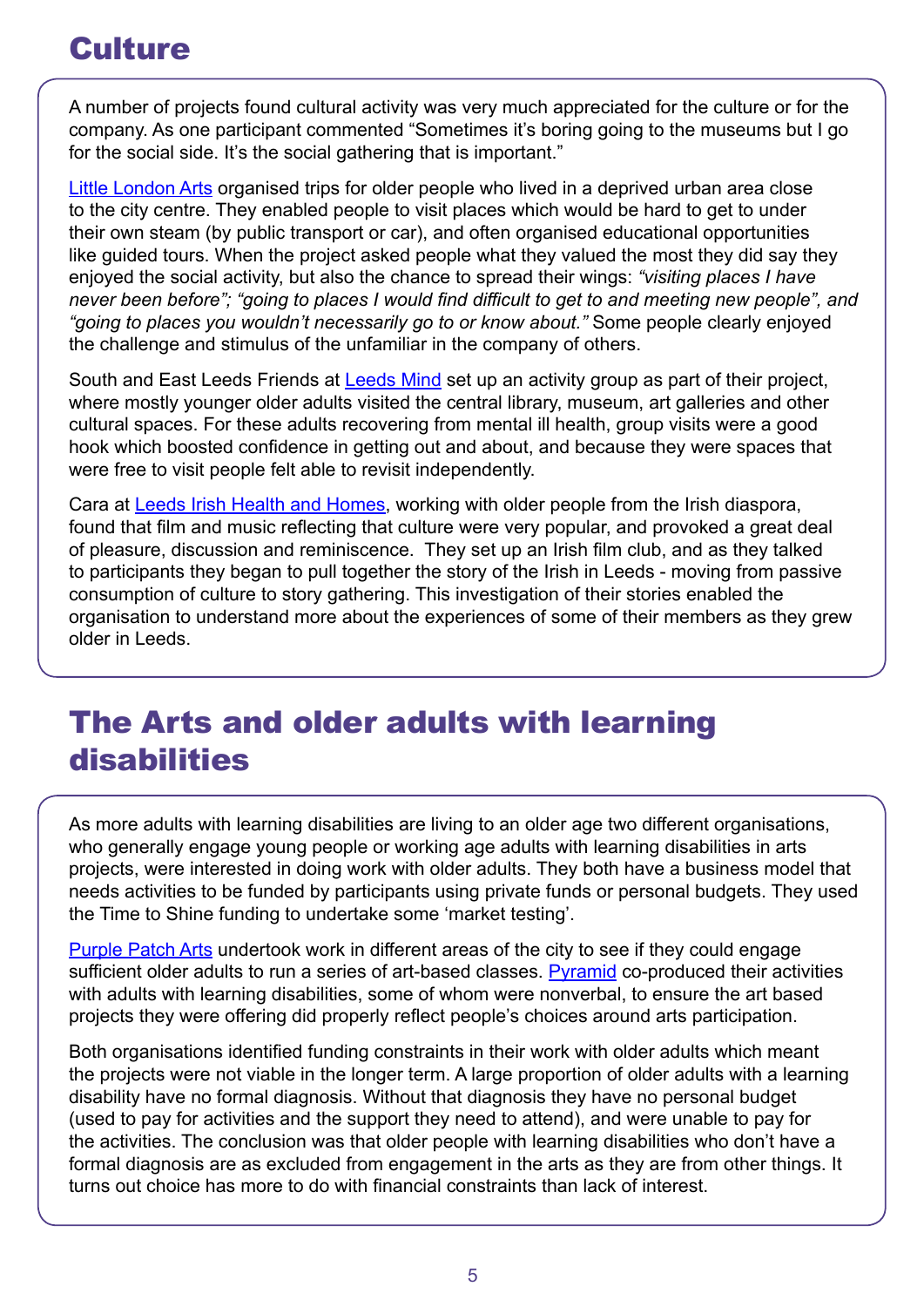# Covid-19 and creative ways to stay in touch during lockdown

Following the well-publicised lead of some national arts organisations, Time to Shine delivery partners realised that they could stay connected with their members through the delivery of art and craft packs. These supported people by offering a reason to visit, kept people from boredom, and as more people were able to get online the provision of simultaneous craft activity via Zoom. This shared activity, involving a mix of banter, chat and creativity, proved very popular.



# Insight from a delivery partner

[In Mature Company](https://yorkshiredance.com/project/in-mature-company/) grew from the [Young at Arts](https://yorkshiredance.com/news/looking-back-young-arts/) project mentioned in the introduction to this report. Using that experience and lessons from another project in Sheffield, [Yorkshire Dance](https://yorkshiredance.com/) decided to take dance artists and live music into care homes to engage with residents, focusing on platonic touch. (They wanted to consider the effect of non care-based touch as many residents received touch only through care.) The Young at Arts work showed that traditional evaluation techniques were challenging to use in care home settings, specifically with many residents with dementia, so a more suitable method was identified.

Two staff members were trained to use a technique called [Dementia Care Mapping](https://yorkshiredance.com/news/looking-back-at-year-1-of-dementia-care-mapping-dcm/) to carefully observe and record residents' responses during the sessions. There was a lot of learning along the way - much of it about practicalities of working within a care home setting, getting relationships with staff right, finding the best space and the most suitable time. Whilst project managers negotiated the practicalities the artists engaged with residents and the Care Mappers observed. They were able to prove that the arts activities were making a difference to residents' quality of life, and were able to reflect on their approach to understand which elements of their artististic practice produced the most positive results.

In 2020 the work of In Mature Company was completely halted by lockdown and the effects of Covid-19 on care homes.

Yorkshire Dance used the time to prepare their learning for dissemination through a [series of](https://yorkshiredance.com/project/yorkshire-dance-presents-dancing-and-dementia-podcasts/)  [podcasts](https://yorkshiredance.com/project/yorkshire-dance-presents-dancing-and-dementia-podcasts/), an [animation](https://yorkshiredance.com/project/dancing-the-small-moments/) and [blogs](https://www.culturehive.co.uk/CVIresources/sharing-learning-yorkshire-dance-in-mature-company/). The local evaluation team at Time to Shine also produced an in-depth case study of In Mature Company.

As restrictions eased, the team were able to engage with residents outdoors during the summer of 2021. In a further development, dedicated support from the Leeds Care Quality team enabled Yorkshire Dance to form partnerships with other care homes and take the In Mature Company sessions online. Zoom sessions involving multiple care homes grew steadily in popularity as staff learned to use the technology and saw the effect on residents. Staff now have a different way of connecting regularly with their peers across the city through a fun activity rather than serious meetings. As a result, staff are reporting their own enjoyment of the sessions which is also leading to staff engaging with the work in new ways.

**"Everyone would miss not having the sessions and would love them back. Service users could have danced all day and night, they say. I also think it is a really lovely, interactive and helpful session and have enjoyed taking part in it myself. It gets everyone involved and has a really positive impact."** *(Comments from a care home worker)*

The attitude to learning and their determination to use the opportunities presented by the chance to test and learn seems to have been rooted in creative practice.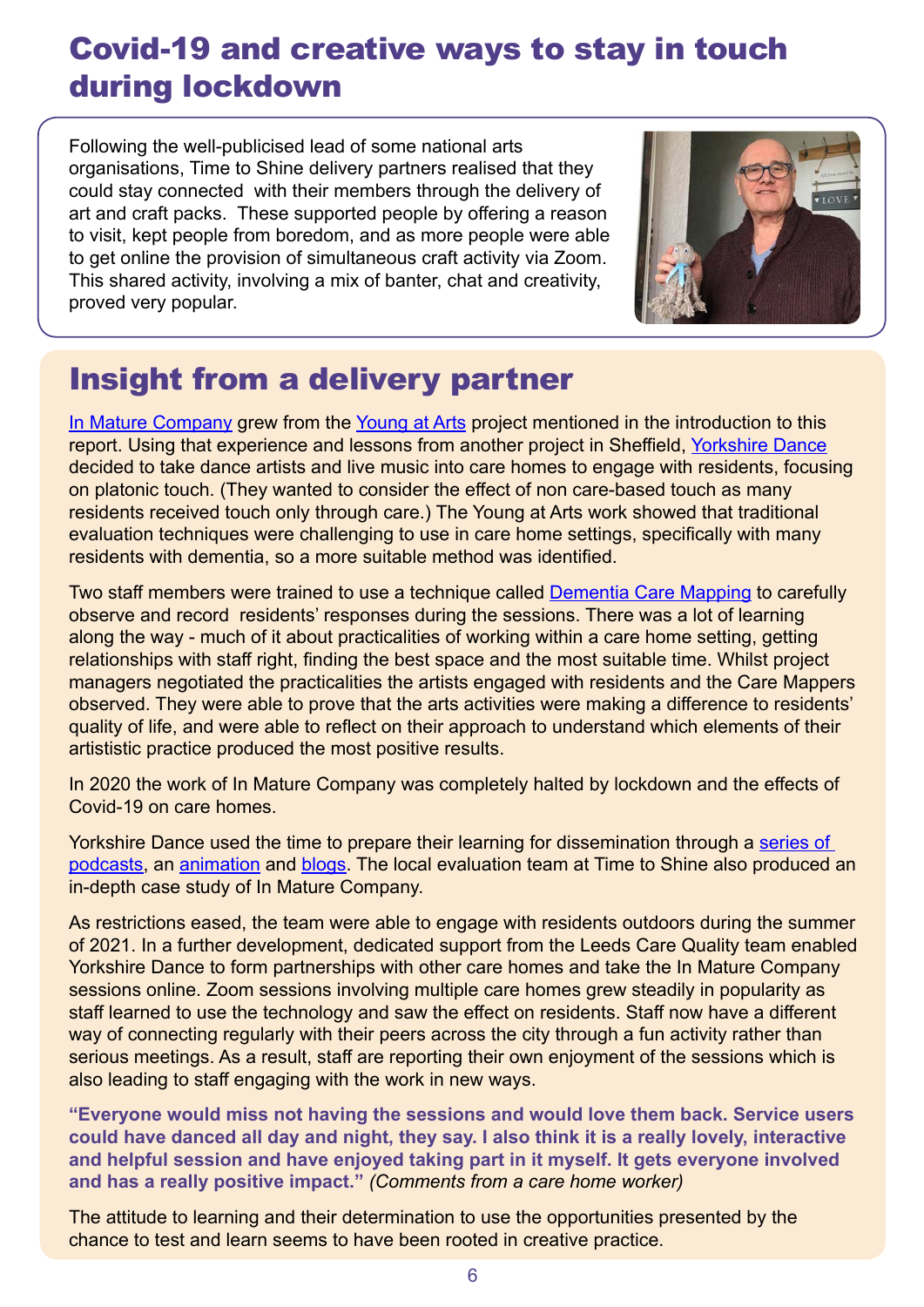# Top tips to ensure creative activity enhances wellbeing

- Engaging people in arts activities can be good for people in terms of both physical and mental health
- The evidence shows it is most effective as a preventative activity (The role of arts in [improving health & wellbeing](https://assets.publishing.service.gov.uk/government/uploads/system/uploads/attachment_data/file/929773/DCMS_report_April_2020_finalx__1_.pdf))
- Using some sort of performance to bind people into a group can be very effective the [Aphasia Choir](https://www.speakwithit.org/2019/11/12/join-our-aphasia-choir-this-christmas/), the [Performance Ensemble](https://theperformanceensemble.com/) and [Lychee Red](https://www.facebook.com/LeedsLycheeRed/) all did this.
- You don't need to work in large groups to create strong and supportive social bonds. Smaller groups can work well and can help people to share difficult stories, as [Lippy People](https://s3-eu-west-1.amazonaws.com/media.timetoshine.co.uk/Life-loss-learning-legacy-learning-from-mens-experiences-of-bereavement%25E2%2580%258B.pdf) discovered
- To make the most of social connections you need to be clear and deliberate about the social aspects of activities, specifically allowing time for them before or after class.
- Access to the arts has the same barriers as access to other activities lack of confidence in learning new things, transport, accessible venues and money.
- You can use the arts and especially creative activities to grab someone's attention for the first time.
- Simple and understandable hooks like whittling or basket weaving can give people confidence to engage in more challenging or unfamiliar ways later on. Some people are inspired by learning new things and like to be challenged. You need to cater for different people by offering a range of experiences.
- Don't limit what you think older people might be interested in, many will be just as keen as anyone to seize some new technology - just ask!
- It is possible to set up self-funded classes even if an initial grant is needed to kickstart an interest. It also helps to be clear about the need to self-fund from the start.
- Social media can be really helpful to enable you to decide on an activity and time for classes. Health for All Connections used Facebook polls to help them do this.
- The practical challenges of working in care homes can be enormous, and each home will be different
- It is important to engage care home staff as their commitment and support is vital to give you access to residents